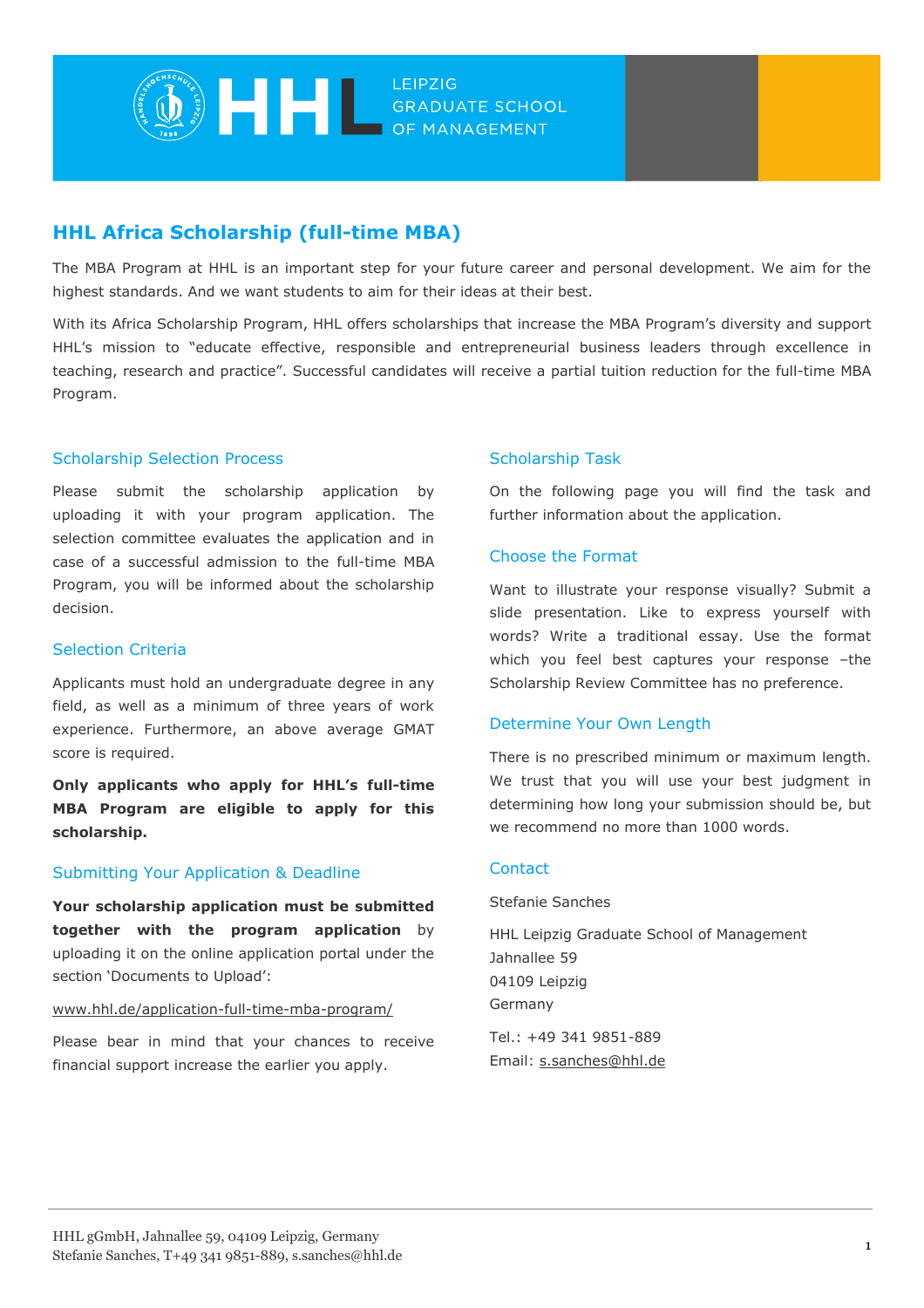

# **HHL Africa Scholarship (full-time MBA)**

## Scholarship Introduction – International Competences & Diversity

International competence is essential for success as a business leader. Each MBA class is made up of students from about 20 countries, with backgrounds ranging from engineering and medicine to music. They bring with them experiences from a diversity of cultures, languages, sectors and companies. This international and diverse setting perfectly prepares our students for their careers in international and intercultural teams and companies. Small classes and interactive group projects strengthen your intercultural competencies and reinforce the team spirit. Our students therefore establish a strong network of friendships and valuable global contacts, which unlocks many a door in their management careers. Current MBA students come from across the world:



At HHL we believe that diversity in the classroom will enrich everyone's learning experience, open you up to new perspectives and broaden your mind. We want to find out about your experiences and your culture, and discover how these will strengthen the open-minded and international HHL spirit.